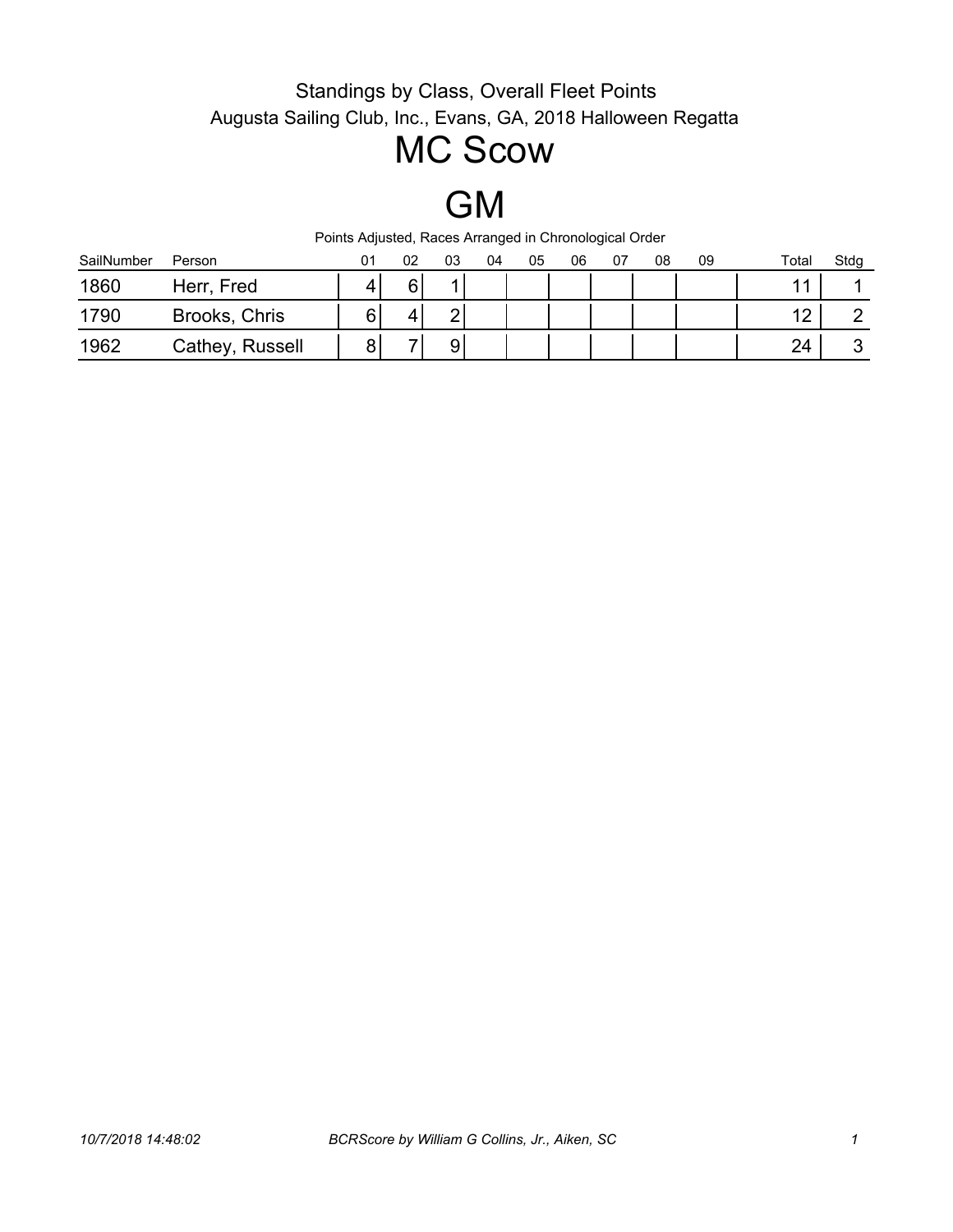## MC Scow

# M

| SailNumber | Person     | n r<br>◡∠    | UJ        | 04 | 05 | 06 | J7 | 08 | 09 | Total           | Stdg |
|------------|------------|--------------|-----------|----|----|----|----|----|----|-----------------|------|
| 1922       | ven<br>. . | ч<br>$\cdot$ | <u>. </u> |    |    |    |    |    |    | n,<br><u>__</u> |      |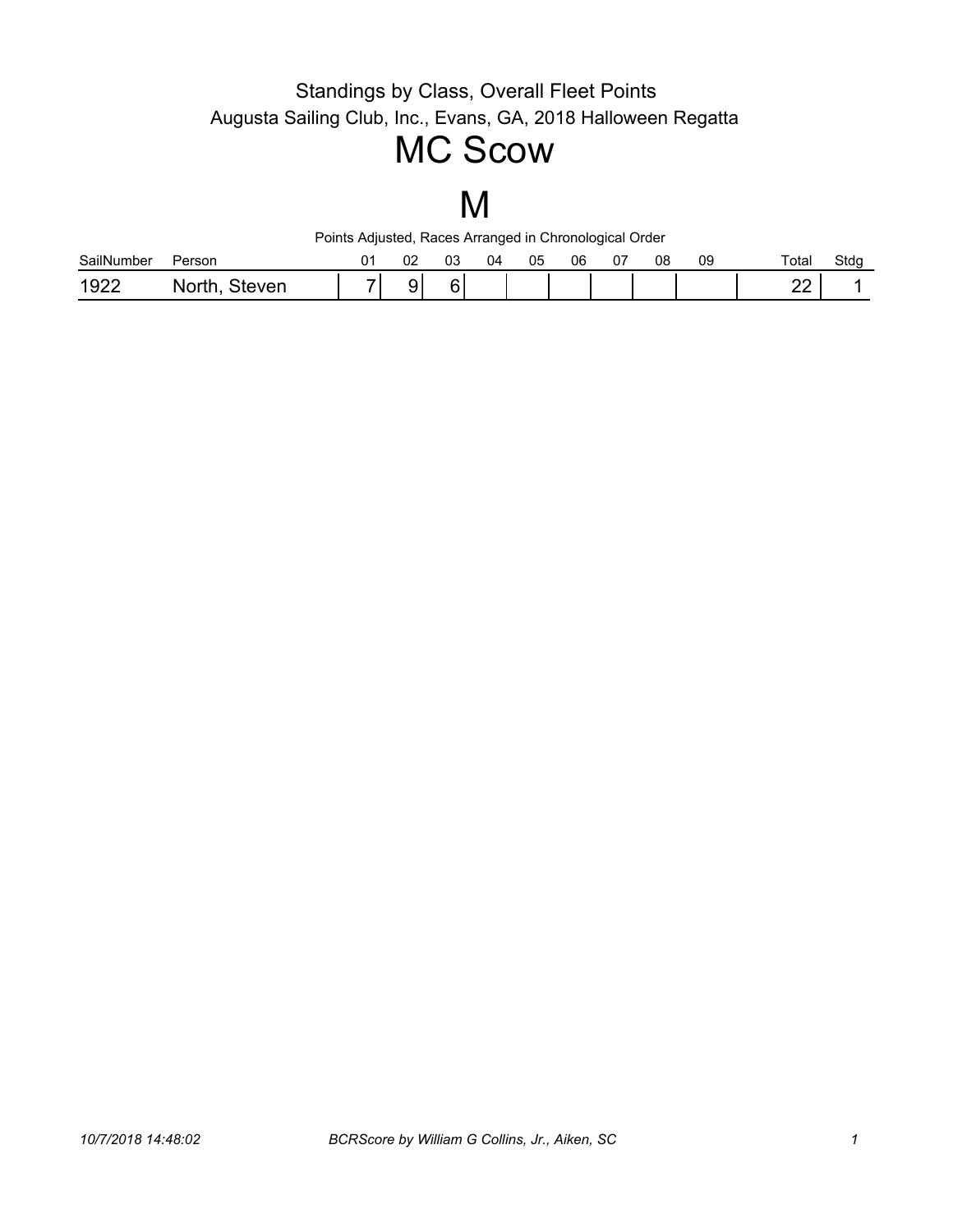## MC Scow

### MM

| SailN<br>umber | Person                                 | 02 | ົ<br>UJ | 14 | 05 | 06 | υ. | 08 | 09 | Total | Stdq |
|----------------|----------------------------------------|----|---------|----|----|----|----|----|----|-------|------|
| 2417<br>⊷      | offrey<br>∩۵۱<br>. . ല $\Gamma$<br>IVІ | -  | $\cdot$ |    |    |    |    |    |    |       |      |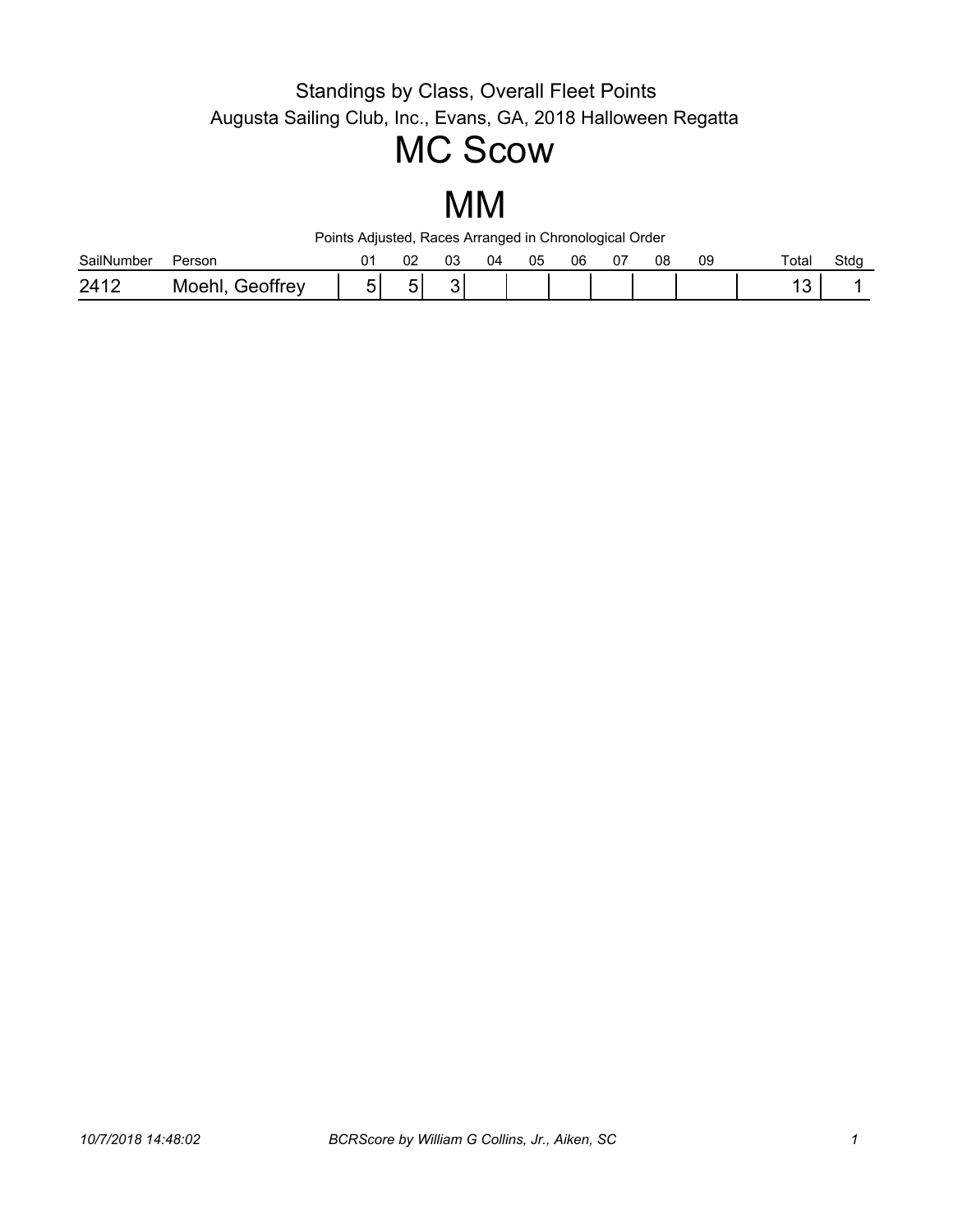## MC Scow

# OS

| SailNumber | Person                          | ∩∩<br>◡∠ | ົ<br>UJ | 04 | 05 | 06 | ~- | 08 | 09 | Total                 | Stdg |
|------------|---------------------------------|----------|---------|----|----|----|----|----|----|-----------------------|------|
| 2603       | ≏hard<br>ـ IVI<br>- 11<br>4 M F | . .      |         |    |    |    |    |    |    | <u>__</u><br>-∽<br>∼∽ |      |